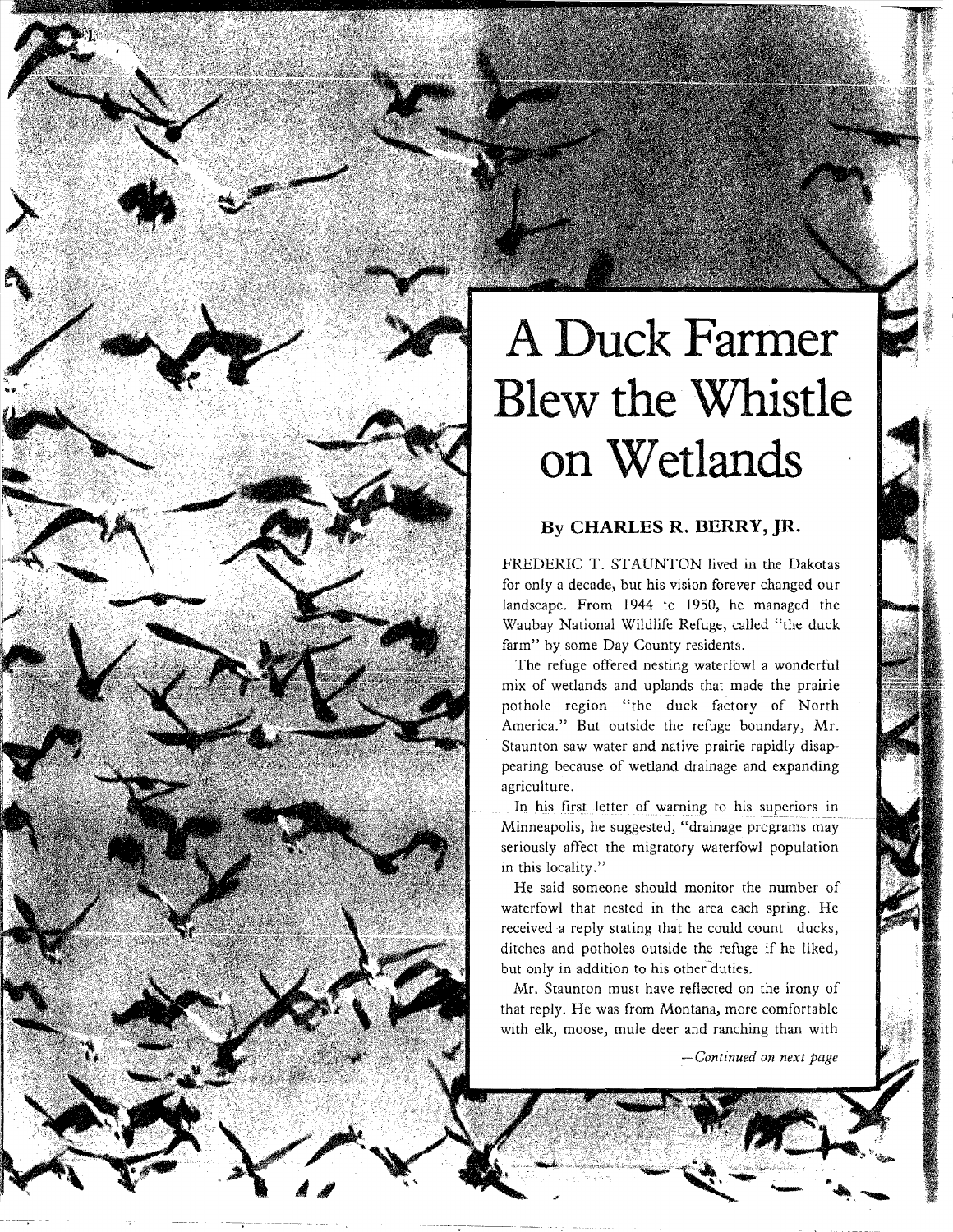'J *have seen and lived among the plains and mountains of the west and [he coniferous forests and open lakes of the north ... yet for me, as an individual, no other natural feature has ever had the enduring attraction ofan undespoiled chain of marshes in an undespoiled setting of glacial hills. '* 

> Paul L. Errington In the book, "Of Men and Marshes"

County, Minn., but his family moved to more and bigger regional drainage to Montana three months later. He grew up come. The newspaper also carried adveron his family's ranch in Roundup, Mon-<br>tisements for massive, new earth-moving<br>tana, and after graduationg with a biology<br>equipment for ditching operations. tana, and after graduationg with a biology<br>degree from Gonzaga University in Spokane, Wash., he returned to Roundup and sheep ranching.

 $\zeta_{\chi}$ 

a game warden. In those early years, he watched over big game hunting near Fromelt remembers Mr. Staunton as Roundup, Miles City, and Livingston. having many friends among the farming Roundup, Miles City, and Livingston. having many friends among the farming On January1, 1937, he was hired by the community. As they wrote reports by the On January1, 1937, he was hired by the USDA Bureau of Biological Survey, now

fowl when he was assigned to the Long water in Enemy Swim Lake didn't make Lake National Wildlife Refuge in North up for the lost potholes. Prairie ducks Lake National Wildlife Refuge in North up for the lost potholes. Prairie ducks Dakota in 1940. But by 1944, when he needed the one-tenth acre pothole for Dakota in 1940. But by 1944, when he needed the one-tenth acre pothole for was transferred to Waubay, he was isolation during courthsip and breeding. was transferred to Waubay, he was isolation during courthsip and breeding. dedicated to conserving waterfowl and Mr Staunton continued sending memos<br>their habitat. Perhaps his convictions to his superiors. The shelves and files in their habitat. Perhaps his convictions to his superiors. The shelves and files in were reinforced by chats with another his small refuge office were filled with were reinforced by chats with another wildlife biologist, Paul Errington of ledgers of carefully recorded data on the Brookings County. Mr. Errington was a declining production of the prairie duck unique mix of outdoor philosopher, factory. But little was happening to slow professional trapper and hunter, and the backhoes and bulldozers that were university professor who wrote exten-<br>sively about prairie marshes. On a winter's night in 19

The country and the world recognized reporter stepped off a train onto the wind-<br>the value of crops being raised by South swept platform of the Webster train Dakota's farmers, but not the value of potholes. Mr. Staunton knew that Clay Shoenfeld, a part-time graduate \, draining was a standard farm practice and student and free-lance outdoor writer he must have been intimidated by the from Madison, Wisc., had been given an massive government and public support assignment. He wrote about his trip in massive government and public support assignment. He wrote about his trip in for drainage. The Flyways:

Si

7

He knew that a sister government agen-<br>
extending with both cold and un-<br>
certainty I trudged a half mile to<br>
certainty I trudged a half mile to cy, the Soil Conservation Service, ap-<br>
proved, promoted, and assisted pothole<br>
drainage to avoid "harmful accumulation<br>
of water." "The SCS and the Fish and<br>
Wildlife Service were butting heads,"<br>
recalls Ed Fromelt, a We recalls Ed Fromelt, a Webster resident<br>who was Staunton's co-worker. "The SCS helped farmers drain and the Fish Photos — Opposite page, thousands of and Wildlife Service wanted them to *snowgeese darken the sky over Waubay* 

wetlands, and he read articles in the *Web- Waubay refuge.* 

waterfowl. He was born in Hennepin *ster Reporter and Farmer* that talked of County, Minn., but his family moved to more and bigger regional drainage to

He began a survey that soon became an important part of his job. His yearly d sheep ranching.<br>
Mr. Staunton's wildlife career began as specific sites in Day County showed that specific sites in Day County showed that<br>there were fewer pairs each year. Mr. USDA Bureau of Biological Survey, now wood stove that heated the Waubay the U.S. Fish and Wildlife Service.<br>
He had not worked much with water-<br>
to make folks understand that all the He had not worked much with water to make folks understand that all the fowl when he was assigned to the Long water in Enemy Swim Lake didn't make

factory. But little was happening to slow

On a winter's night in 1948, a young swept platform of the Webster train depot. He would help.

The Flyways:

and Wildlife Service wanted them to *snowgeese darken the sky over Waubay* stop." *Wildlife Refuge (South Dakota Tourism); Mr. Staunton saw circulars from S.D. at right, Fred Staunton as he appeared in* at right, Fred Staunton as he appeared in State' College describing how to drain *1944 when he became manager of the* 

**•.•** 11 ~'"

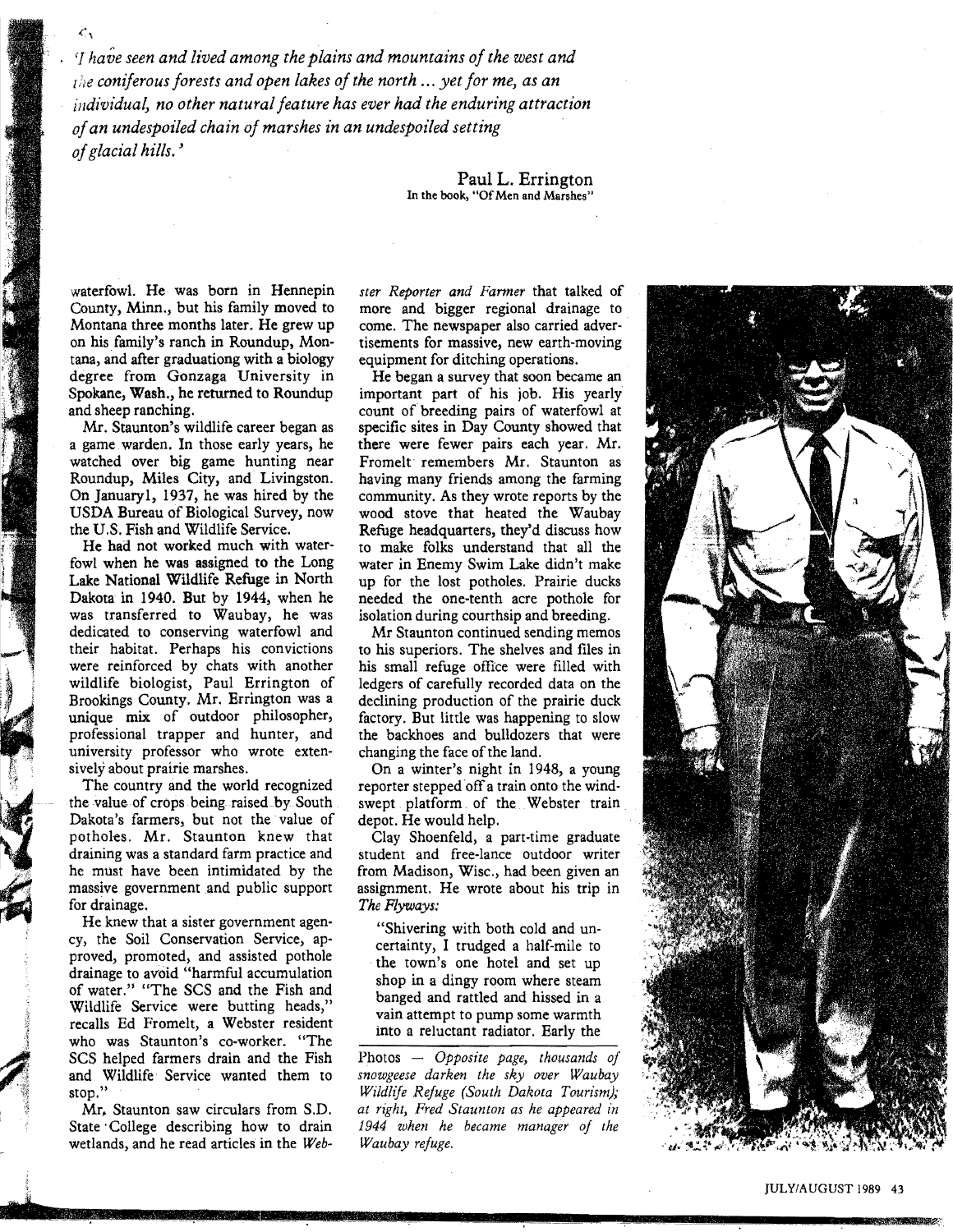,.,

r

J.l

*An aerial photo shows wetlands and cultivated fields [hat dot the landscape near Waubay Refuge and the town of Grenville (upper left). The Staunton memorial site is circled by the lake.* 

next morning, I located an old Army buddy and I hitched a ride through swirling snow squalls to view the scene..."

Mr. Schoenfeld recalled that it was not until his last day in town that he found Fred Staunton with what he would later describe as "those statistics." "That USF\VS man deserves special mention because it was really he who blew the whistle on the ditchers and drainers," wrote Mr. Schoenfeld. He further wrote "no small credit should be accorded Refuge Manager Fred Staunton in first identifying and documenting the wetland habitat base so essential to United States waterfowl production in the Prairie Pothole Region."

Mr. Schoenfeld, using Mr. Staunton's data, wrote an article entitled "Goodbye Potholes" that was printed in the April 1949 edition of *Field and Stream.* The article became a landmark of popular conservation literature. There was a public outcry that echoed within government agencies. Shortly thereafter, some of the head-butting stopped when the SCS stopped subsidizing wetland drainage.

In a twist of fate, Mr. Staunton was transferred back to Montana in 1950, and did not participate in the remaining acts of the wetland protection play that he helped push onto the stage. But he left an idea that helped shape the script. He had seen that other natural resource treasures, like the Black Hills, were protected as public lands in National Forests and Parks, and contributed the idea that potholes needed similar protection.

Had he been in the Dakotas during the 1950s, he would have helped purchase small parcels of land with money from the sale of federal duck stamps. He would have welcomed "Water Bank" as an SCS program. And surely, he would have been in attendance when the first Waterfowl Production Area (WPA) was purchased in Day County in 1959-the *first* purchase made by the U.S. Fish and Wildlife Service under the Small Lands Aquisition Program.



Today, hundreds of thousands of acres of pothole wetlands are protected, not in large land tracts like the national forests or parks, but in small parcels of land scattered throughout the prairies.

For the remainder of his career, Mr. Staunton managed the Charles M. Russel National Wildlife Range in Montana. He retired in 1968 and was awarded the Silver Medallion for Meritorious Service to the Department of the Interior. He operated a ranch near Big Timber, Montana, until his death in 1986 at the age of 79.

On July 12, 1989, 30 years after the first WPA was established, the Frederic T. Staunton Memorial will be dedicated at Hillebrand's Lake, near the present refuge headquarters. In those 30 years, government policies and public opinions have changed. Wetlands are now seen as valuable to society, and wetland protection and even rehabilitation are promoted.

S.D. State University long ago ceased publishing articles on how to drain wetlands. Rather, the Colleges of Agriculture and Engineering now study the functions, values, and benefits of wetlands.

Dr. Ray Linder, Professor Emeritus at SDSU says,

"We've come full circle. Early settlers found wetlands dotting the landscape and valued them for their water, hay, and fire protection. With expanded development and intensified land use, these values were unappreciated and we lost about half of our wetlands in South Dakota.

"Iowa is worse; 95 percent of theirs are gone. Now, I think that the public is beginning to see that wetlands' perform a host of functions and have many values to farmers, merchants, public officials, and citizens."

Why has public opinion changed? Are wetlands wastelands or wonderlands? Some farmers found that the cool, wet soil of drained potholes produced stunted crops in wet years, and some wetland soils turned salty. On-the-other-hand, water held on the land in potholes recharges ground water, raises soil moisture, and increases the amount of water in dugouts, which are used by livestock for watering.

As Mr. Staunton pointed out, wetlands are important for all kinds of wildlife, but now we measure the importance in economic terms. Research has shown that

..